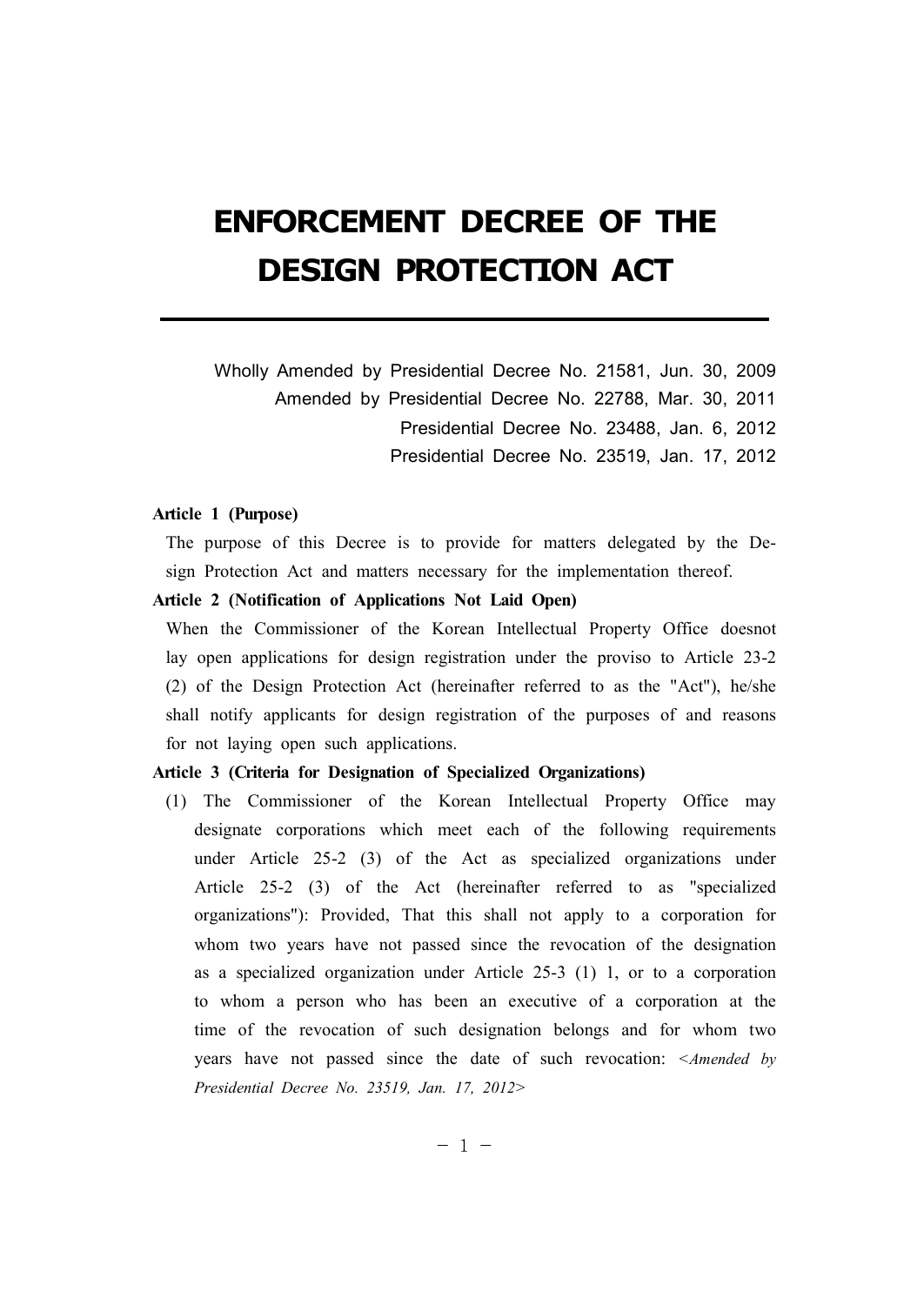- 1. Organizations with equipment necessary for searching prior designs, classifying design articles, or arranging and collecting materials for design examination;
- 2. Organizations with human resources and teams exclusively responsible for searching prior designs, classifying design articles, or arranging and collecting materials for design examination;
- 3. Organizations without executives and employees who concurrently perform duties referred to in Article 2 of the Patent Attorney Act in other organizations;
- 4. Organizations with security systems for facilities or equipment, and executives and employees performing duties of searching prior designs, classifying design articles, or arranging and collecting materials for design examination.
- (2) When specialized organizations designated under paragraph (1) perform duties, other than searching prior designs, classifying design articles or arranging and collecting materials for design examination, they shall ensure that the performance of such duties does not cause unfairness in searching prior designs, classifying design articles, or arranging and collecting materials for design examination.
- (3) Anyone who intends to be designated as a specialized organization shall submit a written application for designation as a specialized organization, along with documents proving the fact that he/she satisfies the requirements of each subparagraph of paragraph (1) to the Commissioner of the Korean Intellectual Property Office.
- (4) Detailed criteria for securing equipment, human resources and teams referred to in each subparagraph of paragraph (1), concrete standards for security systems and matters necessary for the operation of specialized organizations shall be determined and publicized by the Commissioner of the Korean Intellectual Property Office.

# **Article 4 (Commissioning, etc of Search of Prior Designs)**

(1) The Commissioner of the Korean Intellectual Property Office may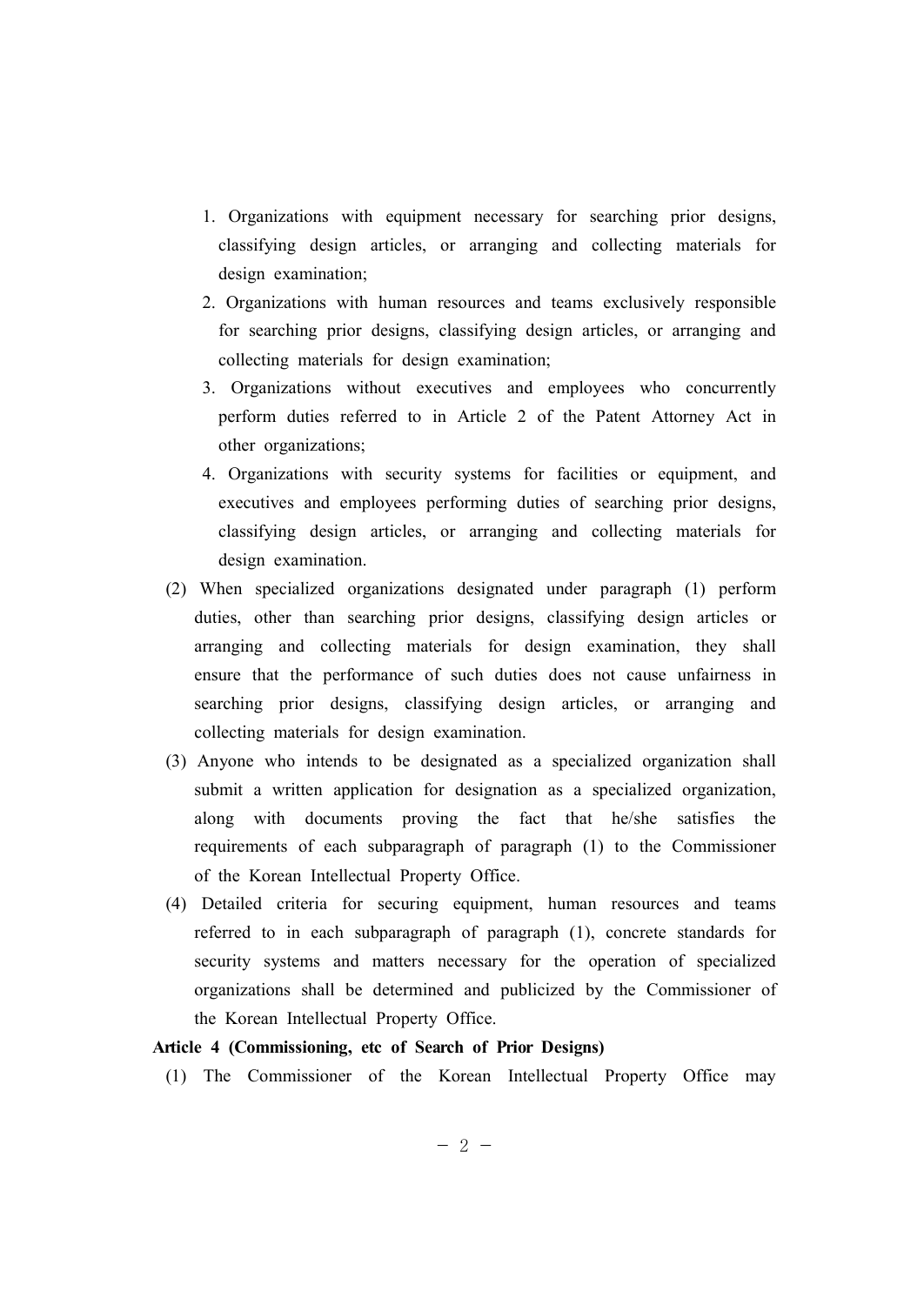commission specialized organizations to perform each of the following duties under Article 25-2 (1) of the Act:

- 1. When searching prior designs or classifying design articles is deemed necessary for applications for design registration: Duties of searching prior designs or classifying design articles;
- 2. When it is deemed necessary for examiners to efficiently examine applications for design registration: Duties of arranging and collecting materials for design examination.
- (2) When the heads of specialized organizations are commissioned by the Commissioner of the Korean Intellectual Property Office to search prior designs, classify design articles, or arrange and collect materials for design examination under paragraph (1), they shall notify the Commissioner of the Korean Intellectual Property Office of the results of the search of prior designs, classification of design articles or arrangement and collection of materials for design examination, without delay.
- (3) When the Commissioner of the Korean Intellectual Property Office deems that notification of the results referred to in paragraph (2) only is not sufficient to understand prior designs, classification of design articles or arrangement and collection of materials for design examination with regard to the relevant application for design registration, he/she may determine the scope of search, etc., and then re-commission the heads of such specialized organizations to search prior designs, classify design articles or arrange and collect materials for design examination.
- (4) When tasks are re-commissioned under paragraph (3), the provisions of paragraph (2) shall apply mutatis mutandis.

# **Article 5 (Objects of Accelerated Examination)**

"Design registration application prescribed by Presidential Decree" in subparagraph 2 of Article 25-4 of the Act means an application for design registration determined by the Commissioner of the Korean Intellectual Property Office, which falls under any of the following subparagraphs:

1. Applications for design registration in the field of defense industry;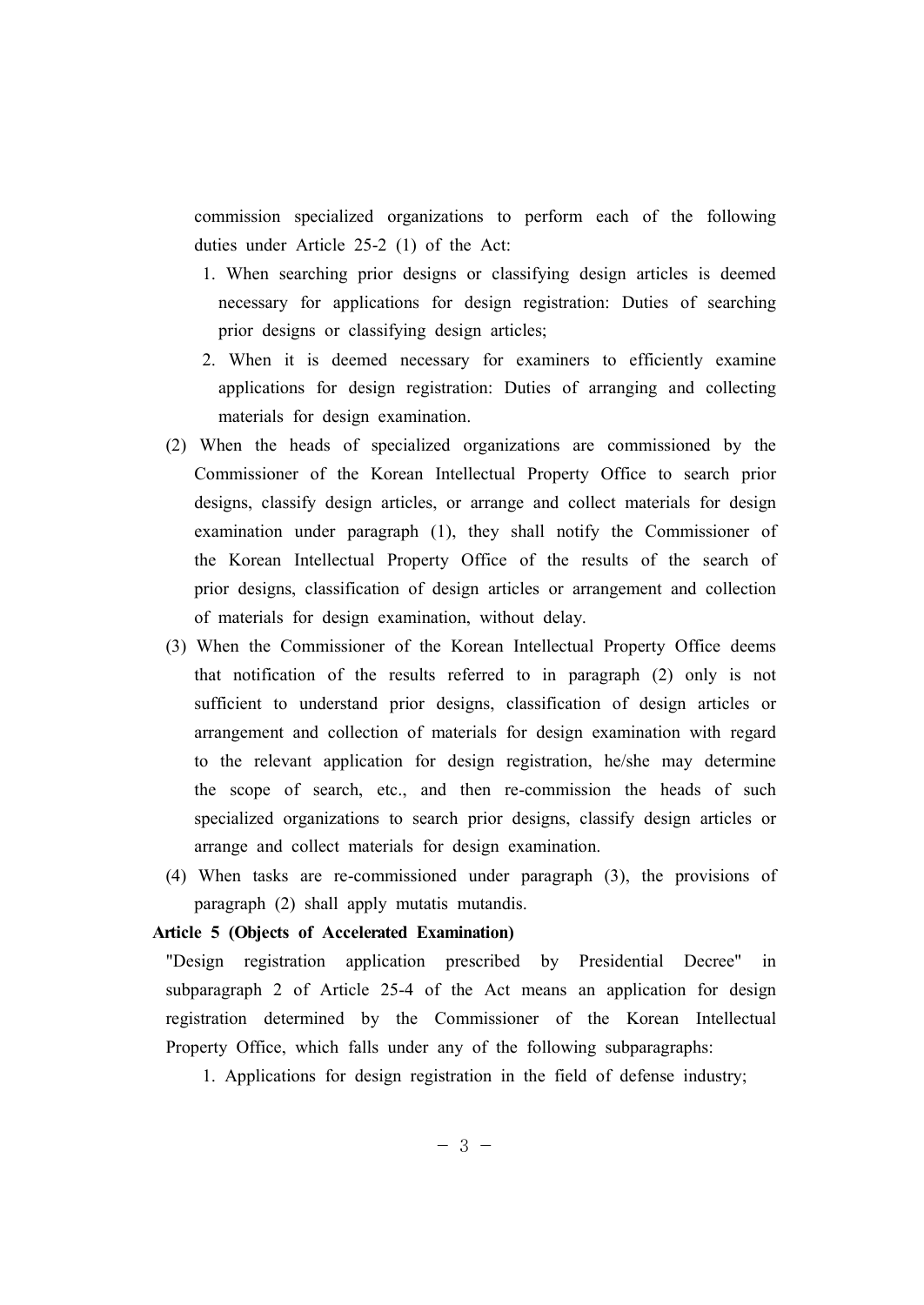- 2. Applications for design registration directly related to green technology [referring to technology to minimize emission of green-house gases or pollutants by saving energy and resources and efficiently utilizing them, such astechnology to reduce greenhouse gases, technology to raise efficiency in using energy, clean production technology, clean energy technology, technology for resources circulation and environmentally friendly technology (including related convergencetechnology)];
- 3. Applications for design registration directly related to the promotion of exportation;
- 4. Applications for design registration related to the duties of the State or local governments (including applications for design registration with regard to the duties of national or public schools under the Higher Education Act, which are filed by the teams exclusively responsible for technology transfer and commercialization that have been established in national or public schools under Article 11 (1) of the Technology Transfer and Commercialization Promotion Act);
- 5. Applications for design registration by enterprises which have been confirmed as venture businesses under Article 25 of the Act on Special Measures for the Promotion of Venture Businesses;
- 6. Applications for design registration by enterprises selected as technology-innovative small and medium enterprises under Article 15 of the Technical Renovation of Small and Medium Enterprises Act;
- 7. Applications for design registration with regard to the outcomes of quality certification projects or projects for supporting development of new technology by the State;
- 8. Applications for design registration that would be the basis of a priority claim under a treaty (limited to cases where a design-related procedure is under way in a foreign intellectual property office by claiming a right of priority based on the relevant application for design registration);
- 9. In cases where an applicant for design registration has been working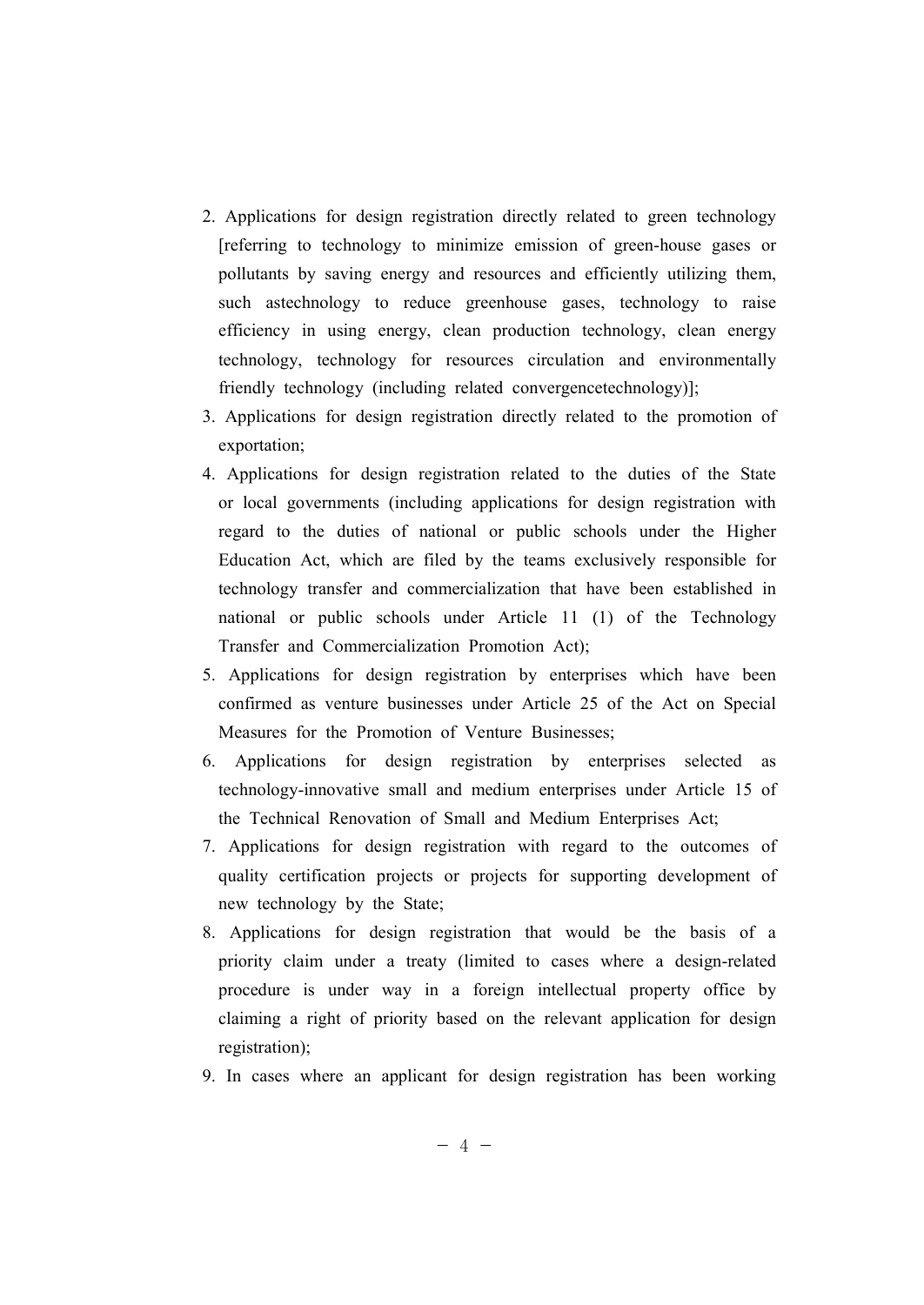or is preparing to work a design for which design registration has been applied, the relevant application for design registration;

- 10. Applications for design registration directly related to electronic commerce;
- 11. Applications for design registration for which the Commissioner of the Korean Intellectual Property Office has agreed with the head of a foreign intellectual property office to make an accelerated examination;
- 12. In cases where a person who intends to apply for accelerated examination commissions a specialized organization to search prior designs with regard to the design for which design registration has been applied and requests such specialized organization to notify the Commissioner of the Korean Intellectual Property Office of the results thereof, the relevant application for design registration.

## **Article 6 (Decisions on Accelerated Examination)**

- (1) Anyone who intends to apply for accelerated examination shall submit a written application for accelerated examination determined by Ordinance of the Ministry of Knowledge Economy to the Commissioner of the Korean Intellectual Property Office.
- (2) The Commissioner of the Korean Intellectual Property Office shall decide on whether to conduct anaccelerated examination when an application for accelerated examination has been filed under paragraph (1).
- (3) Matters necessary for deciding on whether to conduct anaccelerated examination under paragraph (2) shall be determined and publicized by the Commissioner of the Korean Intellectual Property Office.

# **Article 7 (Eligibility Requirements for Examiners and Administrative Patent Judges)**

(1) Persons eligibleto serve as examiners shall be State public officials equivalent to Grade V or higher in general service, belonging to the Korean Intellectual Property Office or its affiliate organizations, or public officials in general service belonging to the Senior Civil Service, and shall have completed training courses for examiners determined by the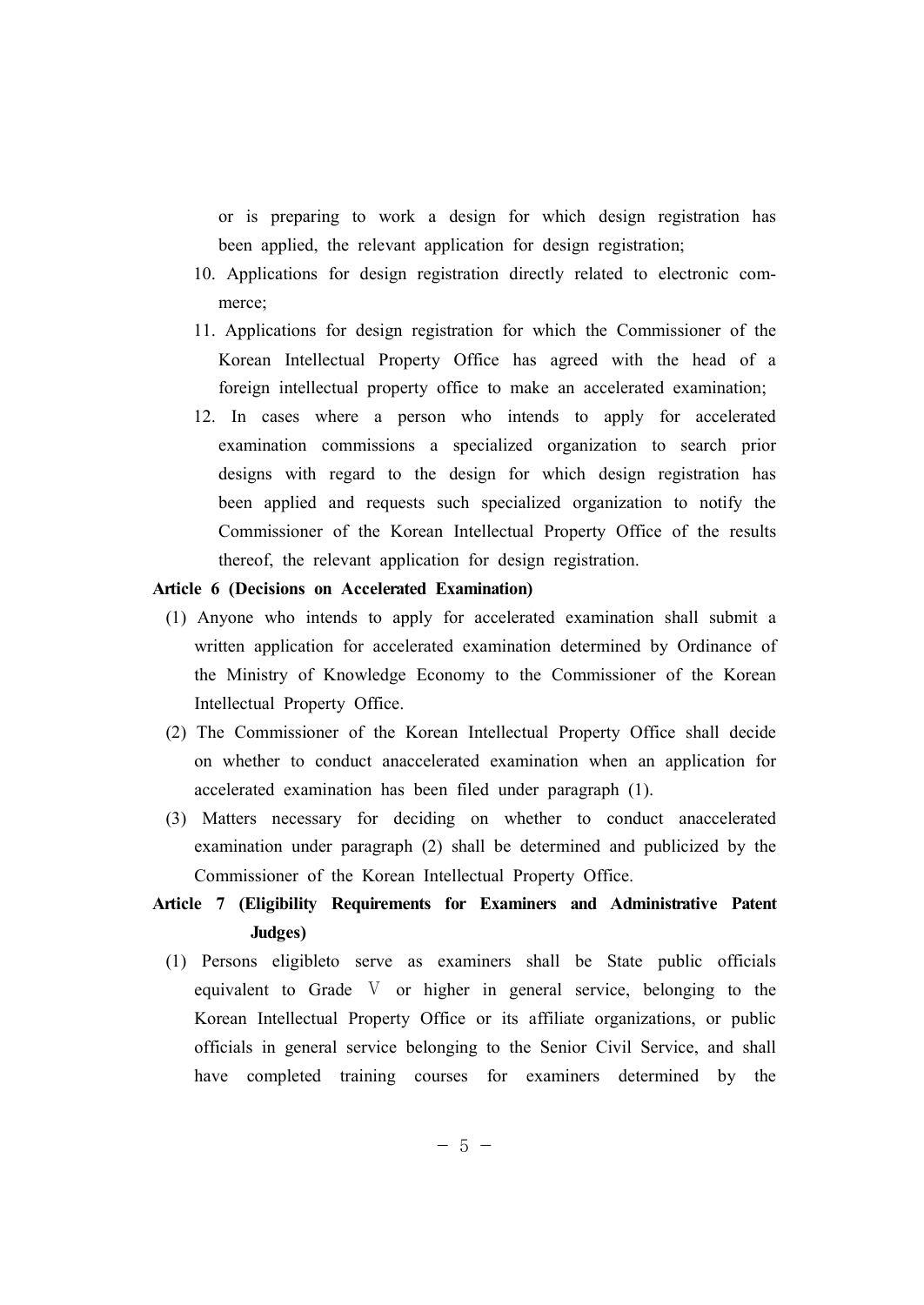International Intellectual Property Training Institute.

- (2) Persons eligibleto serve as administrativepatent judges shall be persons falling under any of the following subparagraphs, from among State public officials equivalent to Grade Ⅳ or higher in general service, belonging to the Korean Intellectual Property Office or its affiliate organizations, or public officials in general service belonging to the Senior Civil Service, and shall have completed training courses for administrative patent judges determined by the International Intellectual Property Training Institute:
	- 1. Persons who have worked as examiners in the Korean Intellectual Property Office for not less than two years;
	- 2. Persons who have worked as examiners in the Korean Intellectual Property Office, and as State public officials equivalent to Grade V or higher in general service or public officials in general service belonging to the Senior Civil Service who perform judicial duties in the Intellectual Property Tribunal, and whose total terms of office exceed two years.
- (3) Persons who are certified patent attorneys as public officials of grades of examiners or administrative patentjudges under paragraphs (1) and (2) (including public officials in general service belonging to the Senior Civil Service) may become examiners or administrative patent judges, notwithstanding the provisions of paragraphs (1) and (2).
- (4) Matters necessary for the training of examiners and administrative patent judges under paragraphs (1) and (2) shall be determined by the Commissioner of the Korean Intellectual Property Office.

# **Article 8 (Service, etc. of Documents)**

- (1) Documents to be served under the Act shall be sent by registered mail, except for cases where the relevant parties or their agents directly receive documents in the Korean Intellectual Property Office or the Intellectual Property Tribunal or receive them via an information and communications network.
- (2) When documents are served under paragraph (1), the Commissioner of the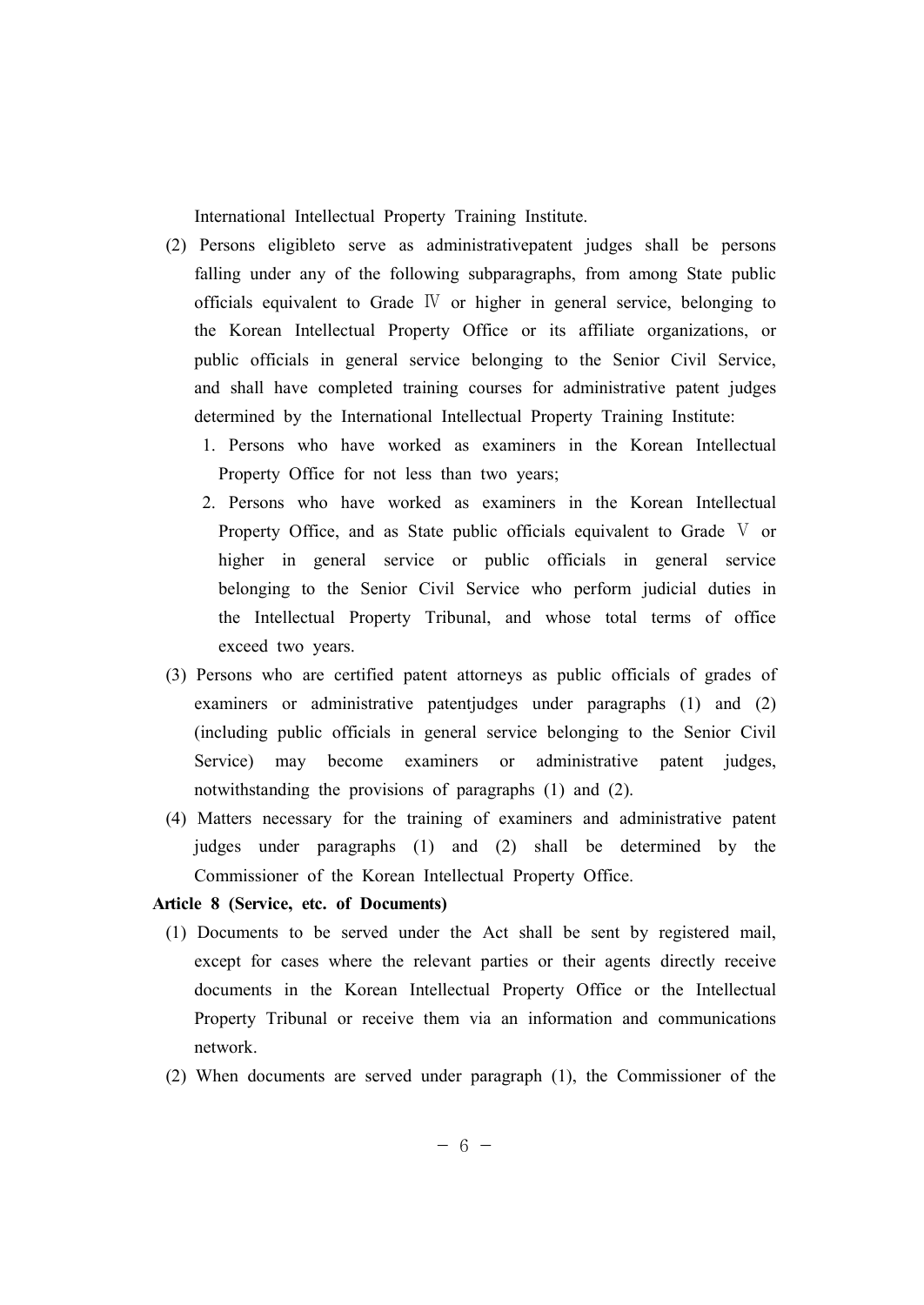Korean Intellectual Property Office or the President of the Intellectual Property Tribunal shall keep the receipts or details thereof according to the following classification:

- 1. When the relevant parties or their agents directly receive documents in the Korean Intellectual Property Office or the Intellectual Property Tribunal: Receipts in which the date of receipt and the name of the recipient are stated;
- 2. When the relevant parties or their agents receive documents via an information and communications network: Details recorded in files for delivery of the electronic information processing system operated by the Korean Intellectual Property Office or the Intellectual Property Tribunal;
- 3. When documents are delivered by registered mail: Receipts of registered mail.
- (3) Certified copies of documents on trial decisions or decisions with regard to an application for objection against unexamined design registration, trial, retrial, award for the grant of a non-exclusive license, and revocation of a design registration shall be served by means of special delivery under Acts and subordinate statutes related to mails: Provided, That in case of a delivery to a person who has reported the use of electronic documents under Article 4-29 (1) of the Act, it may be serviced by utilizing an information and communication network. *<Amended by Presidential Decree No. 22788, Mar. 30, 2011>*
- (4) When documents are served, except as otherwise provided for by the Act or this Decree, certified copies of such documents shall be sent to the recipients, and, when a protocol has been prepared in lieu of submission of documents to be served, a certified copy or extract of such protocol shall be sent to the recipients.
- (5) Documents to be served on minors, incompetents or quasi-incompetents shall be served on their legal representatives.
- (6) When several persons jointly exercise authority of representation,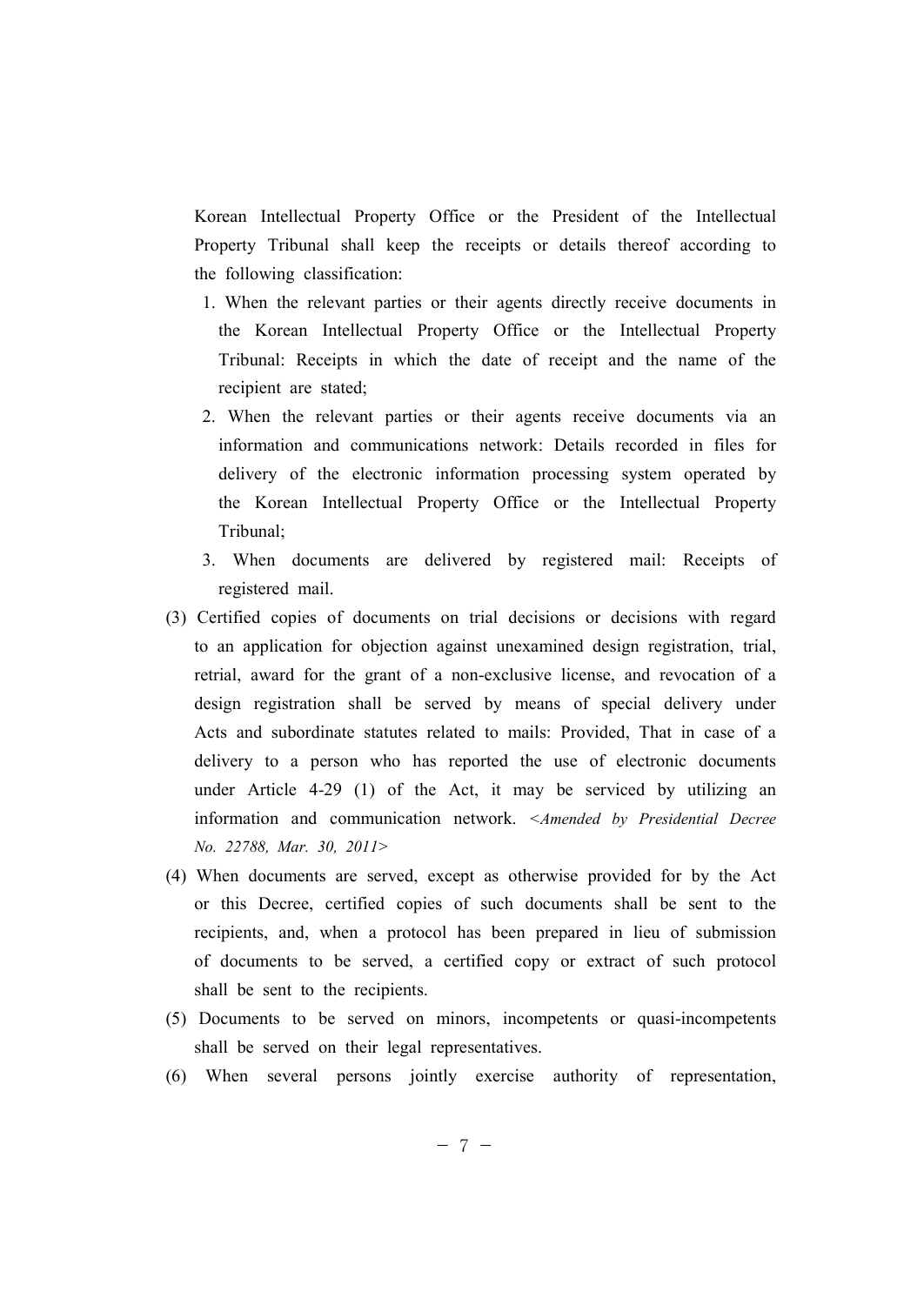documents shall be served on one of them. *<Amended by Presidential Decree No. 22788, Mar. 30, 2011>*

- (7) Documents to be served on persons confined in correctional facilities, such as prisons or detention centers, shall be served on the heads of the correctional facilities.
- (8) In case where the parties or their agents are two or more persons and have reported the designation of one person as their representative for receiving documents to the Commissioner of the Korean Intellectual Property Office or the President of the Intellectual Property Tribunal, the documents shall be served on him/her. *<Newly Inserted by Presidential Decree No. 22788, Mar. 30, 2011>*
- (9) Documents shall be served to places of domicile or business offices of recipients: Provided, That when recipients report places (limited to places in the Republic of Korea), in which they intend to receive documents, to the Commissioner of the Korean Intellectual Property Office or the President of the Intellectual Property Tribunal in advance, documents shall be served to such places.
- (10) When recipients change places to which documents are to be served, they shall report the fact to the Commissioner of the Korean Intellectual Property Office without delay.
- (11) When it has become impossible to serve documents on recipients due to the recipients's refusal to receive such documents without justifiable grounds, such documents shall be deemed to have been served on the date such documents were sent to the recipients.
- (12) The service, etc. of documents, other than documents to be served under the Act, shall be made by the methods determined by the Commis- sioner of the Korean Intellectual Property Office.

# **Article 9 (Design Gazette)**

(1) The Design Gazette referred to in Article 78 (1) of the Act shall be classified into the Examined Design Registration Gazette, the Unexamined Design Registration Gazette and the Design Laid-Open Gazette.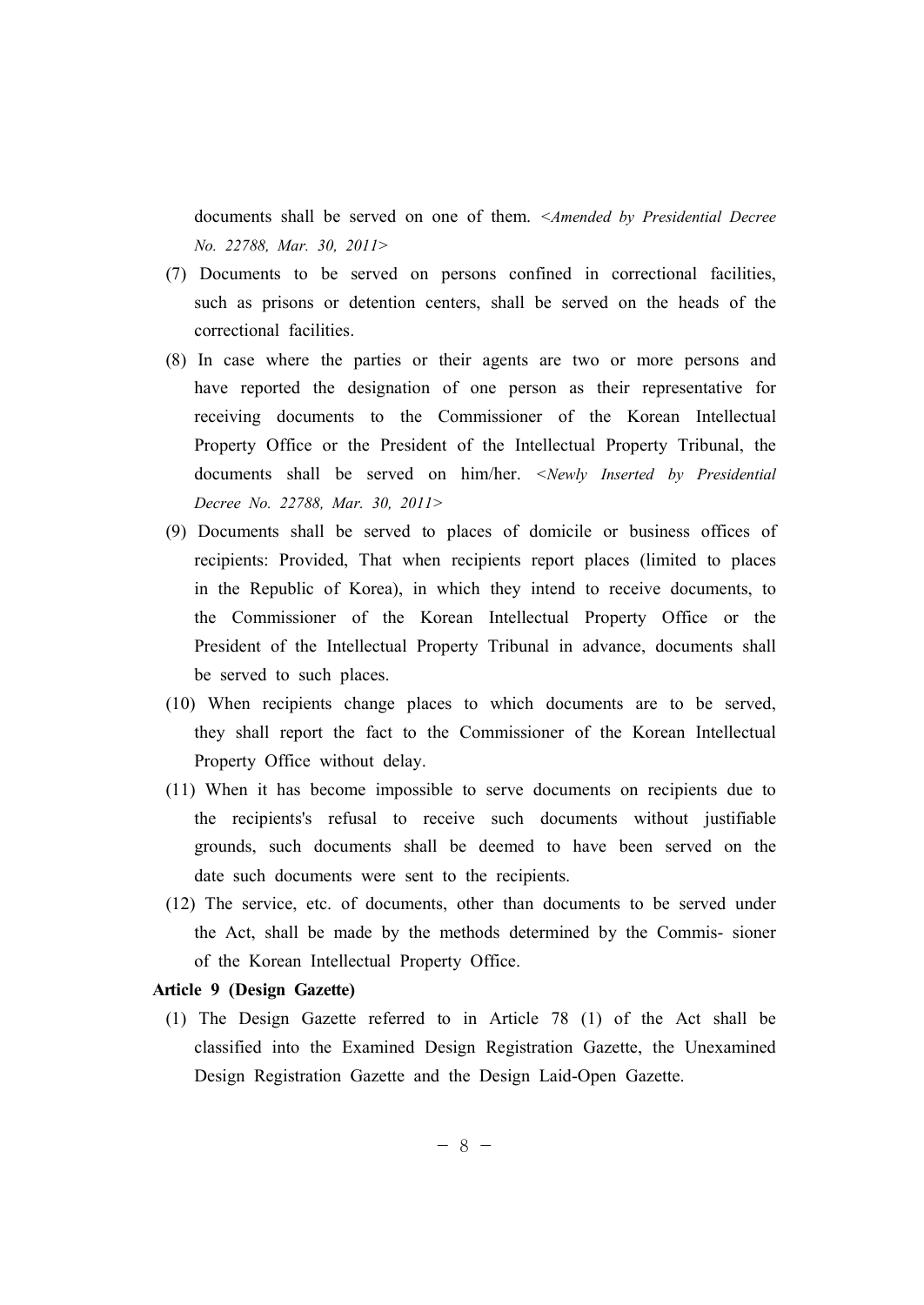- (2) The Examined Design Registration Gazette shall include the following matters: Provided, That in cases of confidential designs under Article 13 of the Act, matters referred to in subparagraphs 8 through 10 shall be inserted after the elapse of the period of confidentiality requested by the applicant for design registration: *<Amended by Presidential Decree No. 22788, Mar. 30, 2011>*
	- 1. Name and address of the owner of the design right (in cases of a corporation, its title and place of business);
	- 2. The fact that the registered design relates to a part of an article (hereinafter referred to as "partial design") (limited to a partial design);
	- 3. Article which is the object of the design and the classification code thereof;
	- 4. Name and address of the creator;
	- 5. Application number and date of application;
	- 6. Date of an application that would be the basis of the priority claim (limited to a design registration applied for under Article 23 (1) of the Act);
	- 7. Registration number and date of registration;
	- 8. Drawings or photographs (including photographs of specimens);
	- 9. Points of the creation;
	- 10. Explanation of the design;
	- 11. Indication of a basic design (limited to an application for registration of a similar design under Article 7 of the Act)
	- 12. Laying-open of the application and date oflaying-open (limited to a design registration for which an application has been laid open);
	- 13. Other matters that shall be included in the Examined Design Registration Gazette under the Act and this Decree or matters deemed necessary to be inserted therein by the Commissioner of the Korean Intellectual Property Office.
- (3) The Unexamined Design Registration Gazette shall include the following matters: Provided, That in cases of confidentialdesigns under Article 13 of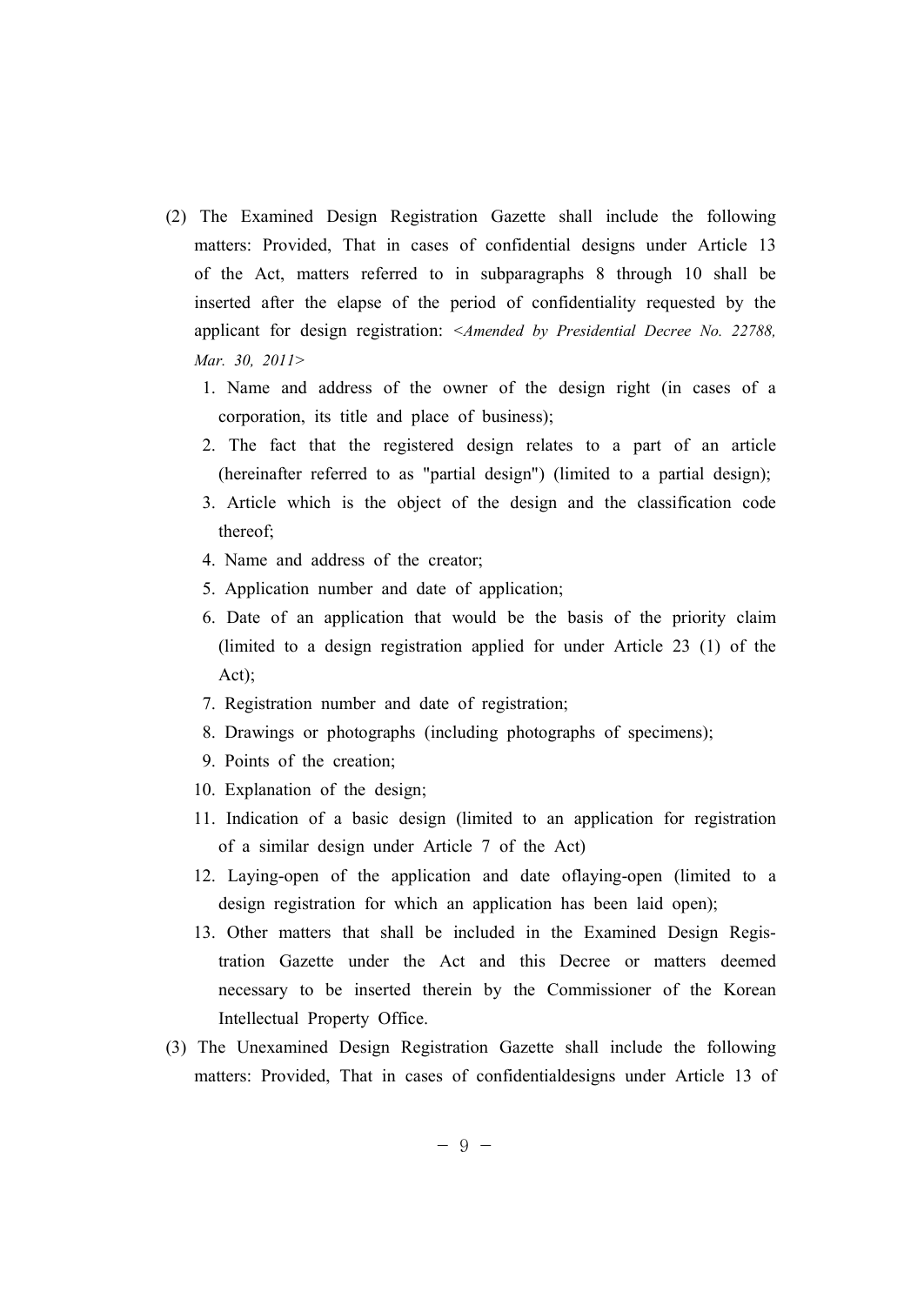the Act, matters referred to in subparagraphs 8 through 10 shall be inserted after the elapse of the period of confidentiality requested by the applicant for design registration: *<Amended by Presidential Decree No. 22788, Mar. 30, 2011>*

- 1. Name and address of the owner of the design right (in cases of a corporation, its title and place of business);
- 2. The fact that the registered design is a partial design (limited to a partial design);
- 3. Article which is the object of the design and the classification code thereof;
- 4. Name and address of the creator;
- 5. Application number and date of application;
- 6. Date of an application that would be the basis of the priority claim (limited to a design registration for which an application has been filed under Article 23 (1) of the Act, and when publication of the application is made before documents proving a right of priority are submitted, the relevant details should also be written);
- 7. Registration number and date of registration;
- 8. Drawings or photographs (including photographs of specimens);
- 9. Points of the creation;
- 10. Explanation of the design;
- 11. Serial number of the design (limited to an application for multiple design registration under Article 11-2 of the Act);
- 12. Indication of a basic design (limited to an application for registration of a similar design under Article 7 of the Act)
- 13. Laying-open of the application and date oflaying-open (limited to a design registration for which an application has been laid open);
- 14. Other matters that shall be included in the Unexamined Design Registration Gazette under the Act and this Decree or matters deemed necessary to be inserted therein by the Commissioner of the Korean Intellectual Property Office.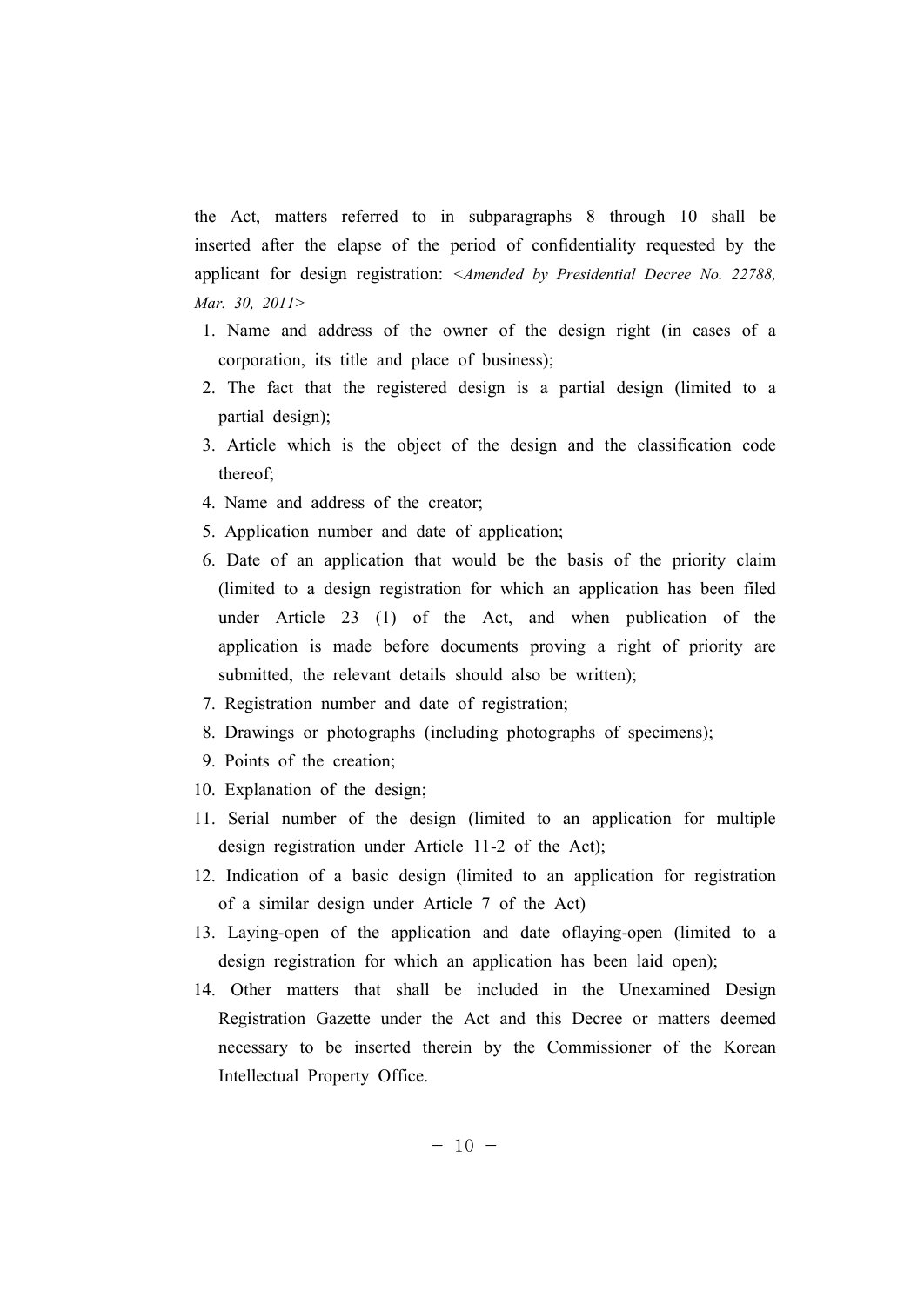- (4) The Design Laid-Open Gazette shall include the following matters with regard to an application for design registration for which a request for the laying open of the application is filed under Article 23-2 (2) of the Act, or a decision to reject an application for design registration or a trial decision to the effect that an application for design registration shall be rejected becomes final and binding under the main sentence of Article 23-6 of the Act: *<Amended by Presidential Decree No. 22788, Mar. 30, 2011>*
	- 1. Name and address of the applicant for design registration (in cases of a corporation, its title and place of business);
	- 2. The fact that the application for design registration is filed for a partial design (limited to a partial design);
	- 3. Article which is the object of the design and the classification code thereof, and the fact that it is an application for examined design registration or for unexamined design registration;
	- 4. The fact that a decision to reject all the relevant applications for design registration or a trial decision to the effect that all the relevant applications for design registration shall be rejected has become final and binding on the ground that two or more applicants who have filed an application for registration of the same or a similar design on the same date failed to or were unable to reach agreement (applicable only when inserted under Article 23-6 of the Act);
	- 5. Name and address of the creator;
	- 6. Application number and date of application;
	- 7. Date of an application that would be the basis of the priority claim (limited to cases where a right of priority is claimed under Article 23 (1) of the Act, and when publication of the application is made before documents proving a right of priority are submitted, the relevant details should be written);
	- 8. Indication of a basic design (limited to an application for registration of a similar design under Article 7 of the Act);
	- 9. Number and date of laying-open of the application;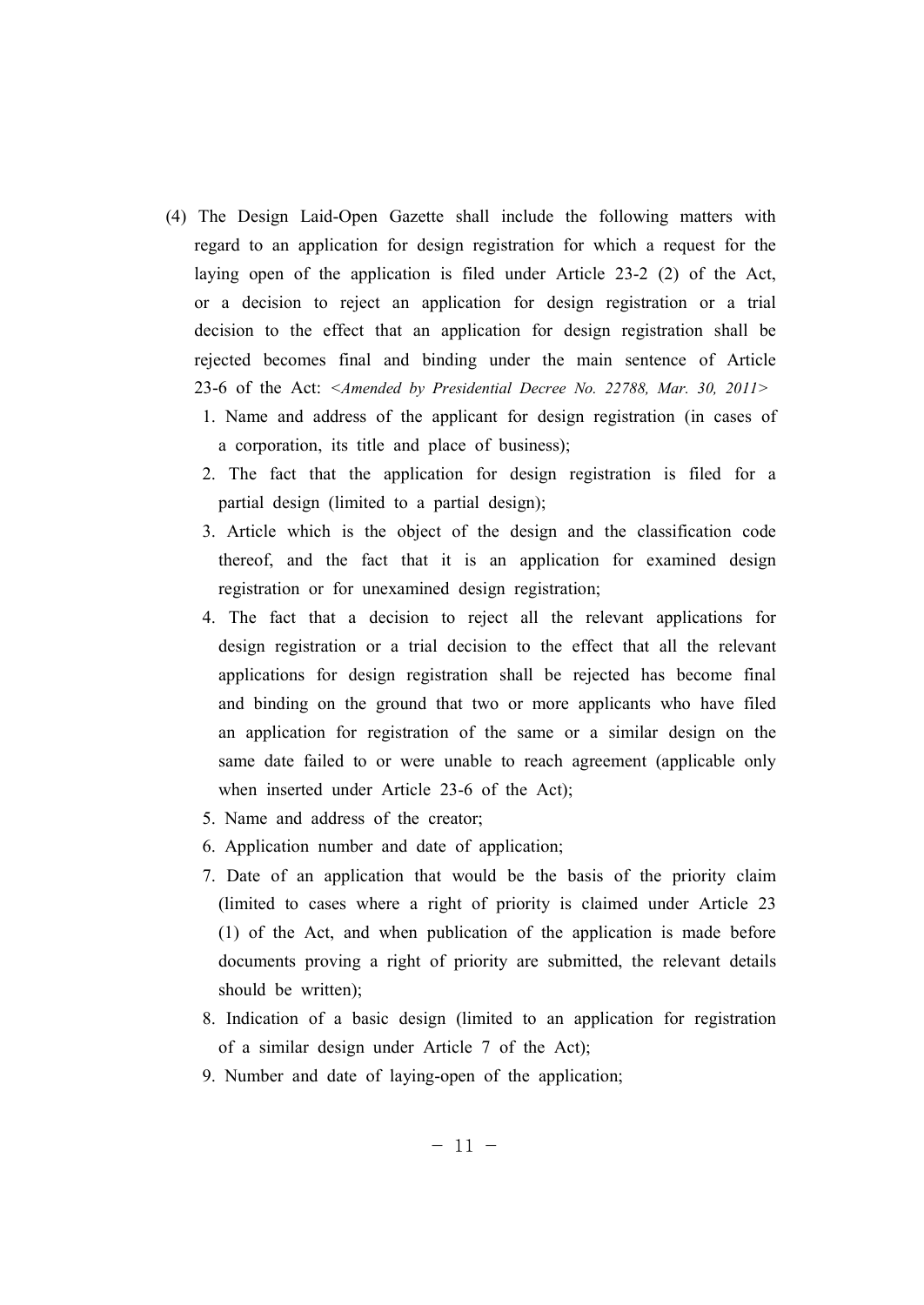- 10. Drawings or photographs (including photographs of specimens);
- 11. Points of the creation;
- 12. Explanation of the design;
- 13. Other matters related to the laying-open of an application for design registration, which are deemed necessary to be inserted in the Design Laid-Open Gazette by the Commissioner of the Korean Intellectual Property Office.

# **Article 9-2 (Management of Unique Identifying Information)**

 The Commissioner of the Korean Intellectual Property Office or the Director of the Intellectual Property Tribunal may manage information which contains resident registration numbers or foreign registration numbers provided for in subparagraph 1 or 4 of Article 19 of the Enforcement Decree of the Personal Information Protection Act, if there exists any inevitable grounds for carrying out the following affairs:

- 1. Affairs concerning the grant of identification numbers under Article 4-27 of the Act;
- 2. Affairs concerning the examined or unexamined design registrations under Article 9 of the Act;
- 3. Affairs concerning the examination and preservation of evidence under Article 72-21 of the Act;
- 4. Affairs concerning the submission, etc. of documents under Article 78-2 of the Act;
- 5. Other affairs concerning the application for, report on, or submission of application, examination, trial, or registration under the Act or this Decree.

*[This Article Newly Inserted by Presidential Decree No. 23488, Jan. 6, 2012]*

# **Article 10 (Criteria for Imposition of Fines for Negligence)**

The criteria for imposition of fines for negligence under Article 88 (1) of the Act are prescribed in the attached Table.

*[This Article Wholly Amended by Presidential Decree No. 23519, Jan. 17, 2012]*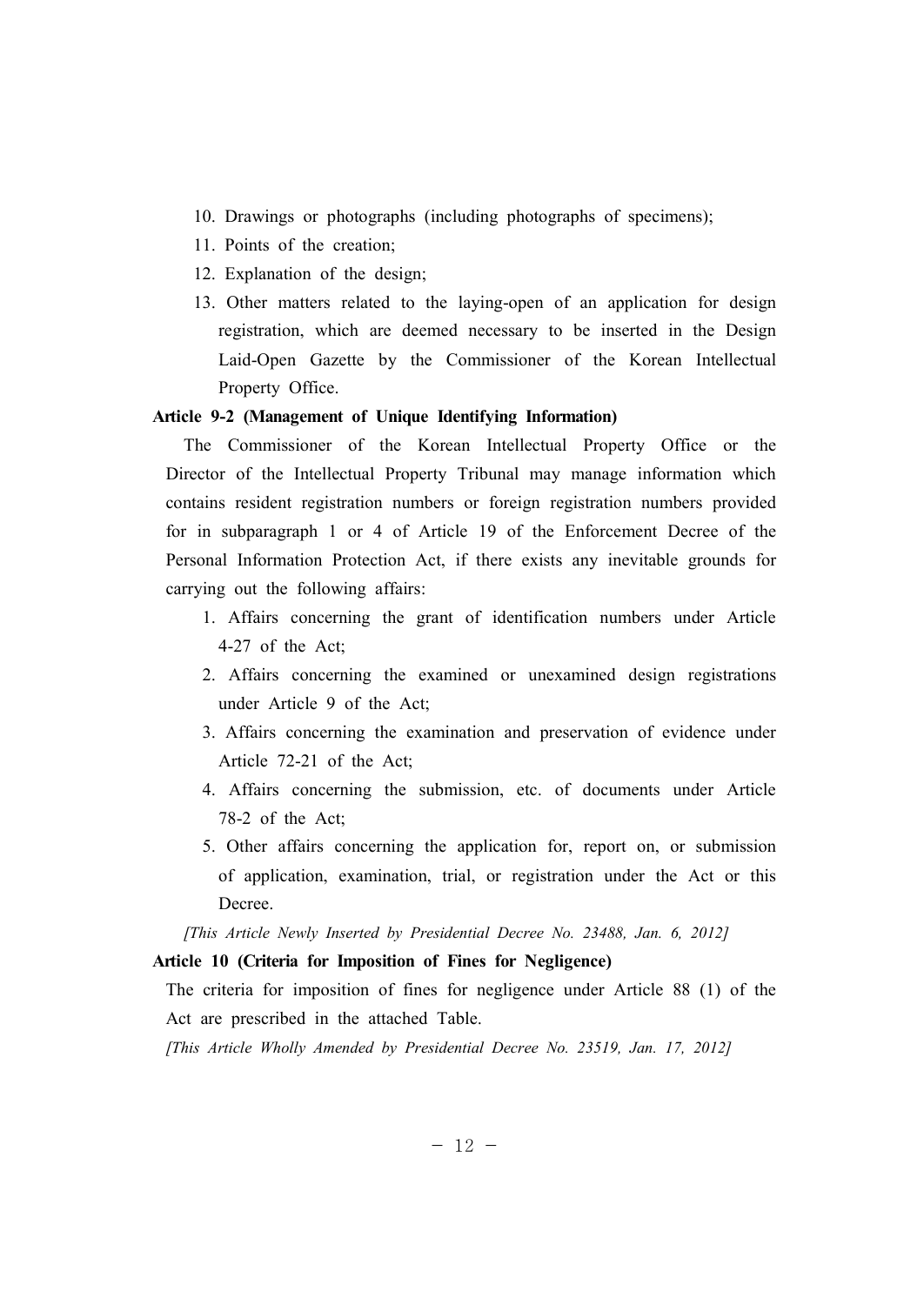## ADDENDUM

This Decree shall enter into force on July 1, 2009.

#### ADDENDA *<Presidential Decree No. 22788, Mar. 30, 2011>*

#### **Article 1 (Enforcement Date)**

This Decree shall enter into force on April 1, 2011.

# **Article 2 (Applicability concerning Delivery of Certified Copies of Documents on Trial Decisions or Decisions)**

The amended provisions of Article 8 (3) shall apply beginning with the case where the trial decisions or decisions are made for the first time after the enforcement of this Decree.

ADDENDA*<Presidential Decree No. 23488, Jan. 6, 2012>*

#### **Article 1 (Enforcement Date)**

 This Decree shall enter into force on the date of its promulgation. (Proviso Omitted.)

#### **Article 2 Omitted.**

ADDENDA *<Presidential Decree No. 23519, Jan. 17, 2012>*

# **Article 1 (Enforcement Date)**

This Decree shall enter into force on the date of its promulgation.

#### **Article 2 (Applicability concerning Designation of Specialized Organizations)**

 The amended provisions of the proviso to the part other than the subparagraphs of Article 3 (1) shall apply beginning with the case where the designation of a specialized organization is revoked for the first time after this Decree enters into force.

# **Article 3 (Transitional Measures concerning Fines for Negligence)**

 (1) In applying the criteria for imposition of fines for negligence to the violations that have been committed before this Decree enters into force, the former provisions shall govern, notwithstanding the amended provisions of the attached Table.